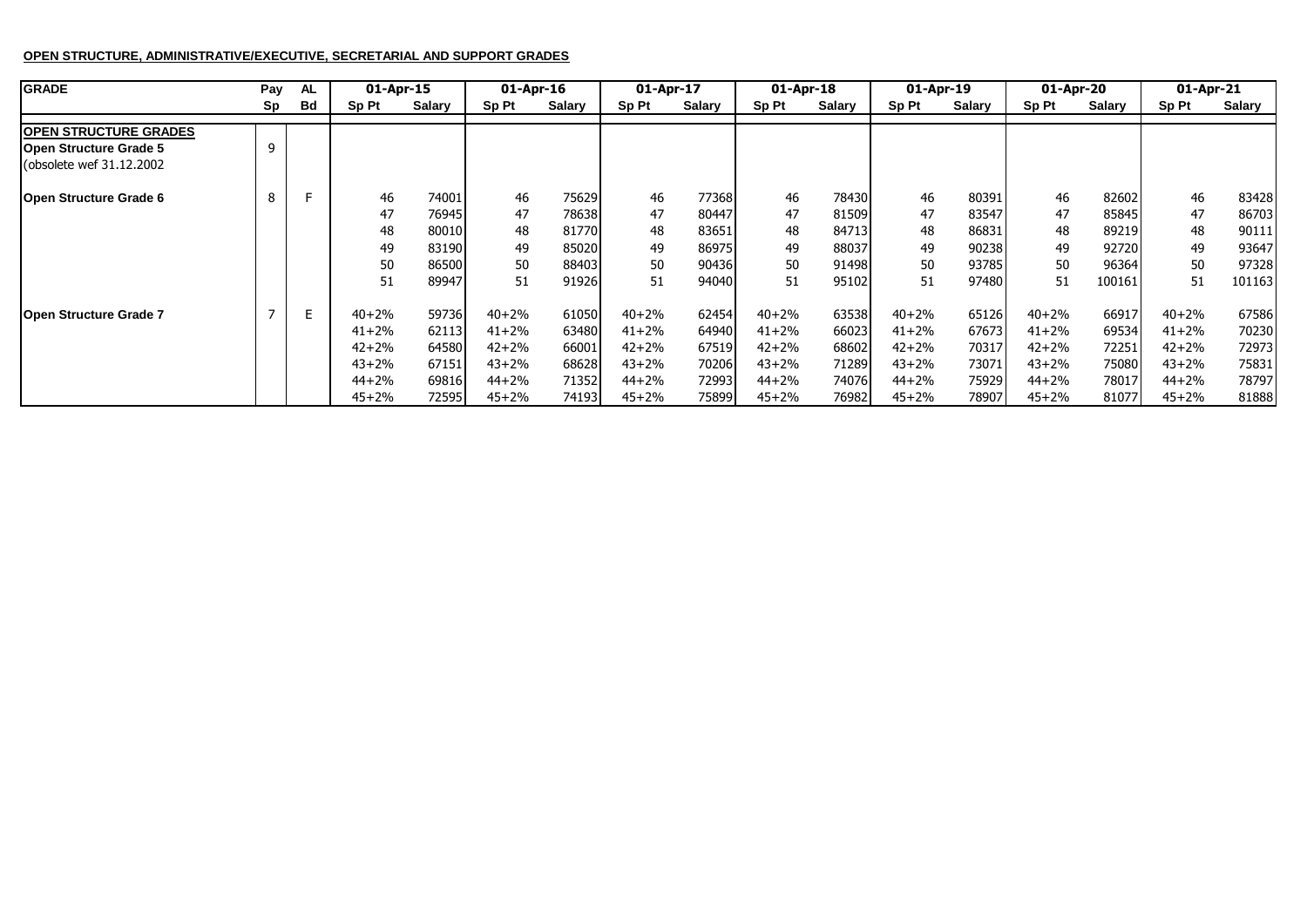| <b>GRADE</b>                    | Pay            | AL        | 01-Apr-15 |               | 01-Apr-16 |               | 01-Apr-17 |               | 01-Apr-18 |               | 01-Apr-19 |               | 01-Apr-20 |               | 01-Apr-21 |               |
|---------------------------------|----------------|-----------|-----------|---------------|-----------|---------------|-----------|---------------|-----------|---------------|-----------|---------------|-----------|---------------|-----------|---------------|
|                                 | Sp             | <b>Bd</b> | Sp Pt     | <b>Salary</b> | Sp Pt     | <b>Salary</b> | Sp Pt     | <b>Salary</b> | Sp Pt     | <b>Salary</b> | Sp Pt     | <b>Salary</b> | Sp Pt     | <b>Salary</b> | Sp Pt     | <b>Salary</b> |
| <b>ADMIN AND EXEC GRADES</b>    |                |           |           |               |           |               |           |               |           |               |           |               |           |               |           |               |
| <b>Senior Executive Officer</b> | 6              | D         | 33        | 44603         | 33        | 45584         | 33        | 46632         | 33        | 47694         | 33        | 48886         | 33        | 50230         | 33        | 50732         |
|                                 |                |           | 34        | 46369         | 34        | 47389         | 34        | 48479         | 34        | 49541         | 34        | 50780         | 34        | 52176         | 34        | 52698         |
|                                 |                |           | 35        | 48211         | 35        | 49272         | 35        | 50405         | 35        | 51467         | 35        | 52754         | 35        | 54205         | 35        | 54747         |
|                                 |                |           | 36        | 50125         | 36        | 51228         | 36        | 52406         | 36        | 53468         | 36        | 54805         | 36        | 56312         | 36        | 56875         |
|                                 |                |           | 37        | 52114         | 37        | 53261         | 37        | 54486         | 37        | 55548         | 37        | 56937         | 37        | 58503         | 37        | 59088         |
|                                 |                |           | 38        | 54182         | 38        | 55374         | 38        | 56648         | 38        | 57710         | 38        | 59153         | 38        | 60780         | 38        | 61388         |
|                                 |                |           | 39        | 56331         | 39        | 57570         | 39        | 58894         | 39        | 59956         | 39        | 61455         | 39        | 63145         | 39        | 63776         |
| <b>Higher Executive Officer</b> | 5              | C         | $27 + 2%$ | 36040         | $27 + 2%$ | 36832         | $27 + 2%$ | 37679         | $27 + 2%$ | 38763         | $27 + 2%$ | 39732         | $27 + 2%$ | 40824         | $27 + 2%$ | 41232         |
|                                 |                |           | $28 + 2%$ | 37465         | $28 + 2%$ | 38289         | $28 + 2%$ | 39170         | $28 + 2%$ | 40252         | $28 + 2%$ | 41259         | $28 + 2%$ | 42393         | $28 + 2%$ | 42818         |
|                                 |                |           | $29 + 2%$ | 38945         | $29 + 2%$ | 39801         | $29 + 2%$ | 40716         | $29 + 2%$ | 41800         | $29 + 2%$ | 42845         | $29 + 2%$ | 44023         | $29 + 2%$ | 44464         |
|                                 |                |           | $30 + 2%$ | 40495         | $30 + 2%$ | 41386         | $30 + 2%$ | 42338         | $30 + 2%$ | 43420         | $30 + 2%$ | 44506         | $30 + 2%$ | 45730         | $30 + 2%$ | 46187         |
|                                 |                |           | $31 + 2%$ | 42087         | $31 + 2%$ | 43013         | $31 + 2%$ | 44002         | $31 + 2%$ | 45086         | $31 + 2%$ | 46213         | $31 + 2%$ | 47484         | $31 + 2%$ | 47959         |
|                                 |                |           | $32 + 2%$ | 43760         | $32 + 2%$ | 44723         | $32 + 2%$ | 45752         | $32 + 2%$ | 46834         | $32 + 2%$ | 48005         | $32 + 2%$ | 49325         | $32 + 2%$ | 49819         |
| <b>Executive Officer</b>        | $\overline{4}$ | B         | 21        | 27941         | 21        | 28556         | 21        | 29213         | 21        | 30275         | 21        | 31032         | 21        | 31885         | 21        | 32204         |
|                                 |                |           | 22        | 29098         | 22        | 29738         | 22        | 30422         | 22        | 31484         | 22        | 32271         | 22        | 33158         | 22        | 33490         |
|                                 |                |           | 23        | 30263         | 23        | 30929         | 23        | 31640         | 23        | 32702         | 23        | 33520         | 23        | 34442         | 23        | 34786         |
|                                 |                |           | 24        | 31456         | 24        | 32148         | 24        | 32887         | 24        | 33949         | 24        | 34798         | 24        | 35755         | 24        | 36113         |
|                                 |                |           | 25        | 32698         | 25        | 33417         | 25        | 34186         | 25        | 35248         | 25        | 36129         | 25        | 37123         | 25        | 37494         |
|                                 |                |           | 26        | 33990         | 26        | 34738         | 26        | 35537         | 26        | 36599         | 26        | 37514         | 26        | 38546         | 26        | 38931         |
|                                 |                |           | 27        | 35333         | 27        | 36110         | 27        | 36941         | 27        | 38003         | 27        | 38953         | 27        | 40024         | 27        | 40424         |
| Administrative Officer          | $\overline{2}$ | B         | 14        | 19815         | 14        | 20251         | 14        | 20717         | 14        | 21779         | 14        | 22323         | 14        | 22937         | 14        | 23618         |
|                                 |                |           | 15        | 20972         | 15        | 21433         | 15        | 21926         | 15        | 22988         | 15        | 23563         | 15        | 24211         | 15        | 24799         |
|                                 |                |           | 16        | 22132         | $16\,$    | 22619         | 16        | 23139         | 16        | 24201         | 16        | 24806         | 16        | 25488         | 16        | 26039         |
|                                 |                |           | 17        | 23296         | 17        | 23809         | 17        | 24357         | 17        | 25419         | 17        | 26054         | 17        | 26770         | 17        | 27341         |
|                                 |                |           | 18        | 24461         | 18        | 24999         | 18        | 25574         | 18        | 26636         | 18        | 27302         | 18        | 28053         | 18        | 28489         |
|                                 |                |           | 19        | 25615         | 19        | 26179         | 19        | 26781         | 19        | 27843         | 19        | 28539         | 19        | 29324         | 19        | 29617         |
|                                 |                |           | 20        | 26779         | 20        | 27368         | 20        | 27997         | 20        | 29059         | 20        | 29785         | 20        | 30604         | 20        | 30910         |
| <b>Administrative Assistant</b> | 1              | B         | 10        | 16230         | 10        | 16587         | 10        | 16969         | 10        | 18031         | 10        | 18482         | 10        | 18990         | 10        | 19180         |
|                                 |                |           | 11        | 17046         | 11        | 17421         | 11        | 17822         | 11        | 18884         | 11        | 19356         | 11        | 19888         | 11        | 20402         |
|                                 |                |           | 12        | 17922         | 12        | 18316         | 12        | 18737         | 12        | 19799         | 12        | 20294         | 12        | 20852         | 12        | 21423         |
|                                 |                |           | 13        | 18843         | 13        | 19258         | 13        | 19701         | 13        | 20763         | 13        | 21282         | 13        | 21867         | 13        | 22494         |
|                                 |                |           | 14        | 19815         | 14        | 20251         | 14        | 20717         | 14        | 21779         | 14        | 22323         | 14        | 22937         | 14        | 23618         |
|                                 |                |           | 15        | 20972         | 15        | 21433         | 15        | 21926         | 15        | 22988         | 15        | 23563         | 15        | 24211         | 15        | 24799         |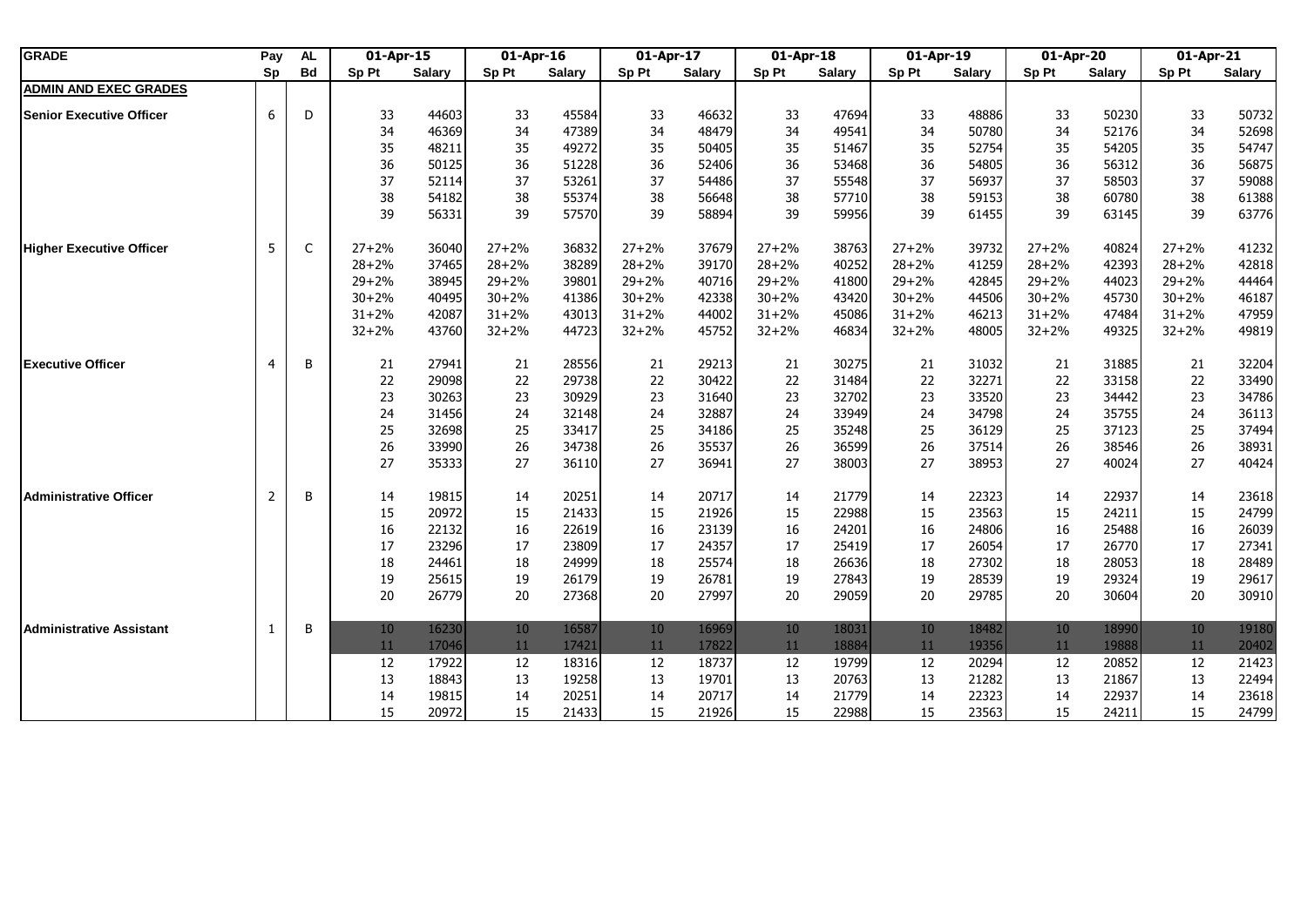| <b>GRADE</b>                | Pay<br>AL      |    |       |               | 01-Apr-15 |               | 01-Apr-16 |               | 01-Apr-17 |        | 01-Apr-18 |               | 01-Apr-19 |        | 01-Apr-20 |               | 01-Apr-21 |  |
|-----------------------------|----------------|----|-------|---------------|-----------|---------------|-----------|---------------|-----------|--------|-----------|---------------|-----------|--------|-----------|---------------|-----------|--|
|                             | Sp             | Bd | Sp Pt | <b>Salary</b> | Sp Pt     | <b>Salary</b> | Sp Pt     | <b>Salary</b> | Sp Pt     | Salary | Sp Pt     | <b>Salary</b> | Sp Pt     | Salary | Sp Pt     | <b>Salary</b> |           |  |
| <b>SUPPORT GRADES</b>       |                |    |       |               |           |               |           |               |           |        |           |               |           |        |           |               |           |  |
| <b>Support Grade Band 2</b> |                |    | 11    | 17046         | 11        | 17421         | 11        | 17822         | 11        | 18884  | 11        | 19356         | 11        | 19888  | 11        | 20402         |           |  |
|                             |                |    | 12    | 17922         | 12        | 18316         | 12        | 18737         | 12        | 19799  | 12        | 20294         | 12        | 20852  | 12        | 21423         |           |  |
|                             |                |    | 13    | 18843         | 13        | 19258         | 13        | 19701         | 13        | 20763  | 13        | 21282         | 13        | 21867  | 13        | 22494         |           |  |
|                             |                |    | 14    | 19815         | 14        | 20251         | 14        | 20717         | 14        | 21779  | 14        | 22323         | 14        | 22937  | 14        | 23618         |           |  |
|                             |                |    | 15    | 20972         | 15        | 21433         | 15        | 21926         | 15        | 22988  | 15        | 23563         | 15        | 24211  | 15        | 24799         |           |  |
| <b>Support Grade Band 1</b> | $\overline{2}$ | B  | 15    | 20972         | 15        | 21433         | 15        | 21926         | 15        | 22988  | 15        | 23563         | 15        | 24211  | 15        | 24799         |           |  |
|                             |                |    | 16    | 22132         | 16        | 22619         | 16        | 23139         | 16        | 24201  | 16        | 24806         | 16        | 25488  | 16        | 26039         |           |  |
|                             |                |    | 17    | 23296         | 17        | 23809         | 17        | 24357         | 17        | 25419  | 17        | 26054         | 17        | 26770  | 17        | 27341         |           |  |
|                             |                |    | 18    | 24461         | 18        | 24999         | 18        | 25574         | 18        | 26636  | 18        | 27302         | 18        | 28053  | 18        | 28489         |           |  |
| <b>Support Manager 3</b>    | $\overline{2}$ | В  | 20    | 26779         | 20        | 27368         | 20        | 27997         | 20        | 29059  | 20        | 29785         | 20        | 30604  | 20        | 30910         |           |  |
|                             |                |    | 21    | 27941         | 21        | 28556         | 21        | 29213         | 21        | 30275  | 21        | 31032         | 21        | 31885  | 21        | 32204         |           |  |
|                             |                |    | 22    | 29098         | 22        | 29738         | 22        | 30422         | 22        | 31484  | 22        | 32271         | 22        | 33158  | 22        | 33490         |           |  |
|                             |                |    | 23    | 30263         | 23        | 30929         | 23        | 31640         | 23        | 32702  | 23        | 33520         | 23        | 34442  | 23        | 34786         |           |  |
|                             |                |    | 24    | 31456         | 24        | 32148         | 24        | 32887         | 24        | 33949  | 24        | 34798         | 24        | 35755  | 24        | 36113         |           |  |
| <b>Support Manager 2</b>    | $\overline{4}$ | B  | 23    | 30263         | 23        | 30929         | 23        | 31640         | 23        | 32702  | 23        | 33520         | 23        | 34442  | 23        | 34786         |           |  |
|                             |                |    | 24    | 31456         | 24        | 32148         | 24        | 32887         | 24        | 33949  | 24        | 34798         | 24        | 35755  | 24        | 36113         |           |  |
|                             |                |    | 25    | 32698         | 25        | 33417         | 25        | 34186         | 25        | 35248  | 25        | 36129         | 25        | 37123  | 25        | 37494         |           |  |
|                             |                |    | 26    | 33990         | 26        | 34738         | 26        | 35537         | 26        | 36599  | 26        | 37514         | 26        | 38546  | 26        | 38931         |           |  |
|                             |                |    | 27    | 35333         | 27        | 36110         | 27        | 36941         | 27        | 38003  | 27        | 38953         | 27        | 40024  | 27        | 40424         |           |  |